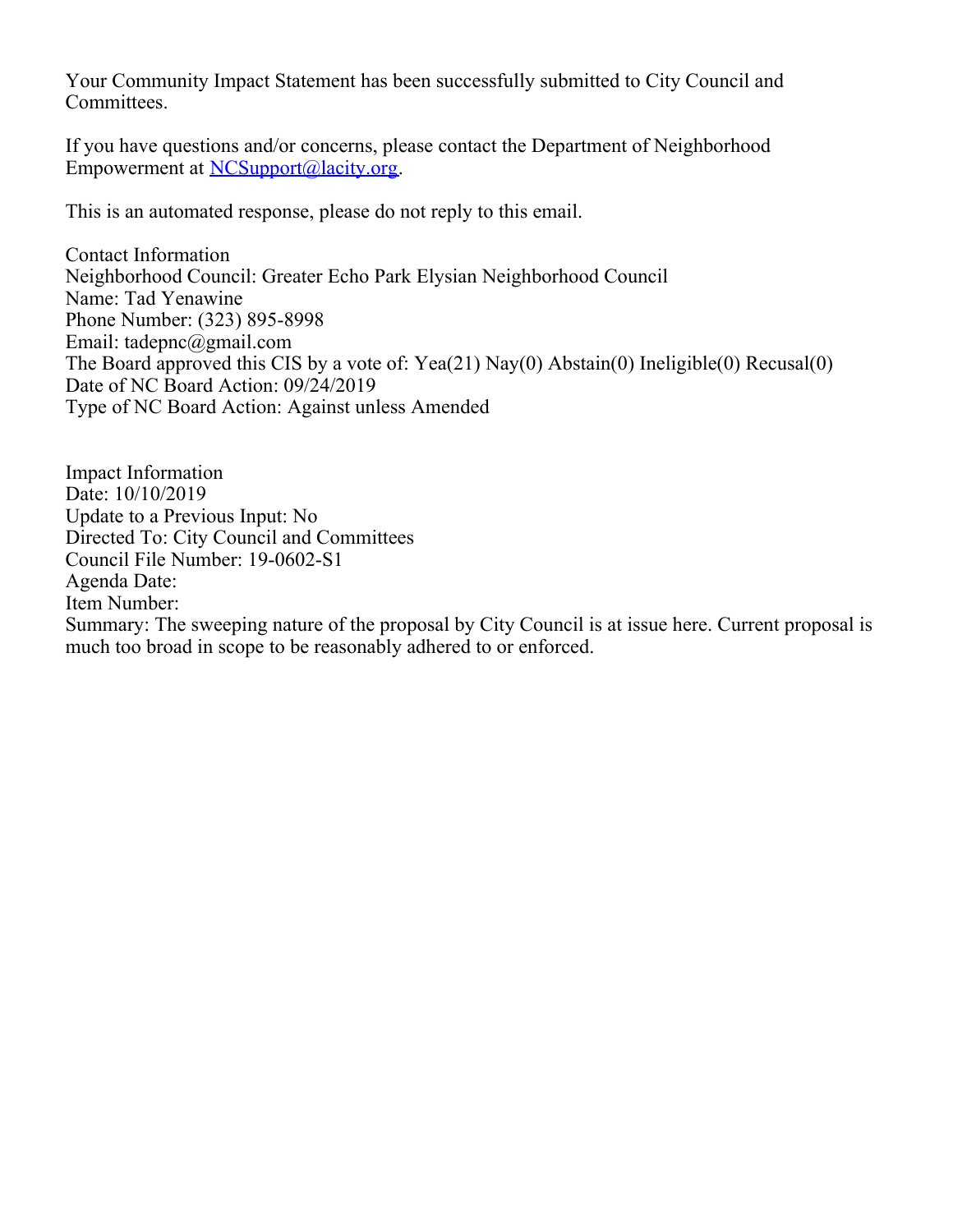

 **Chair**: Darcy Harris **Vice Chair:** Sachin Medhekar **Chief Information Officer:**  Lauren Buisson **Treasurer:** Michael Galano **Secretary:** Tad Yenawine

## ECHO PARK NEIGHBORHOOD COUNCIL



CERTIFIED NEIGHBORHOOD COUNCIL APRIL 16, 2002

**TELEPHONE:** 323 487 9124 **WEBSITE:** echoparknc.com **EMAIL:** info@echoparknc.com **MAILING ADDRESS** 1226 Alvarado St. LOS ANGELES, CA 90026

**Community Impact Statement (CIS) Obstruction or Interference / Passage of Pedestrians / Public Right-of-Way / Los Angeles Municipal Code (LAMC) / Section 41.18 / Amendment**

## **Council File 19-0602-S1**

September 24, 2019 **VIA EMAIL** Los Angeles City Council

Dear Councilmember O'Farrell, et al

The Echo Park Neighborhood Council hereby submits this Community Impact Statement in opposition unless amended to Council File 19-0602-S1.

The proposed rewriting of LAMC 41.18 as the City's response to the Martin v. Boise 9th Circuit Court decision, which already rendered the current writing of the existing ordinance unconstitutional, will continue the city's counter-productive approach the homelessness crisis. This bill would make it illegal to sit, sleep or lie within 500 feet of a school, park or daycare center, and 10 feet from any utilizable entrance, driveway or loading dock. Moreover, it contains broad, undefined language banning sitting, lying or sleeping at any time "In or upon any tunnel, bridge or pedestrian subway that is on a route designated by City Council resolution as a school route" as well as "...large venue-adjacent areas" which have never been defined by any City law and would be interpreted on subjective discretion.

While "Part A" regarding ADA accessibility of public paths is important for safety, security and hygiene, the overall motion is overly broad and punitive. We propose a rewrite that adds the necessary protections for the public safety without unnecessary broad restrictions effectively criminalizing homeless in most areas of the City of Los Angeles.

Instead of funding much needed services like additional hygiene facilities or addiction treatment, if this amended ordinance were to pass, resources would again be diverted to criminalize the unhoused and punish them for their poverty. Given the structural forces that lead most unhoused Angelenos to reside on the streets, this approach is needlessly cruel. Additionally, this measure makes it criminal to approach another person based on the mere perception of danger, echoing notorious "Stand Your Ground" laws.